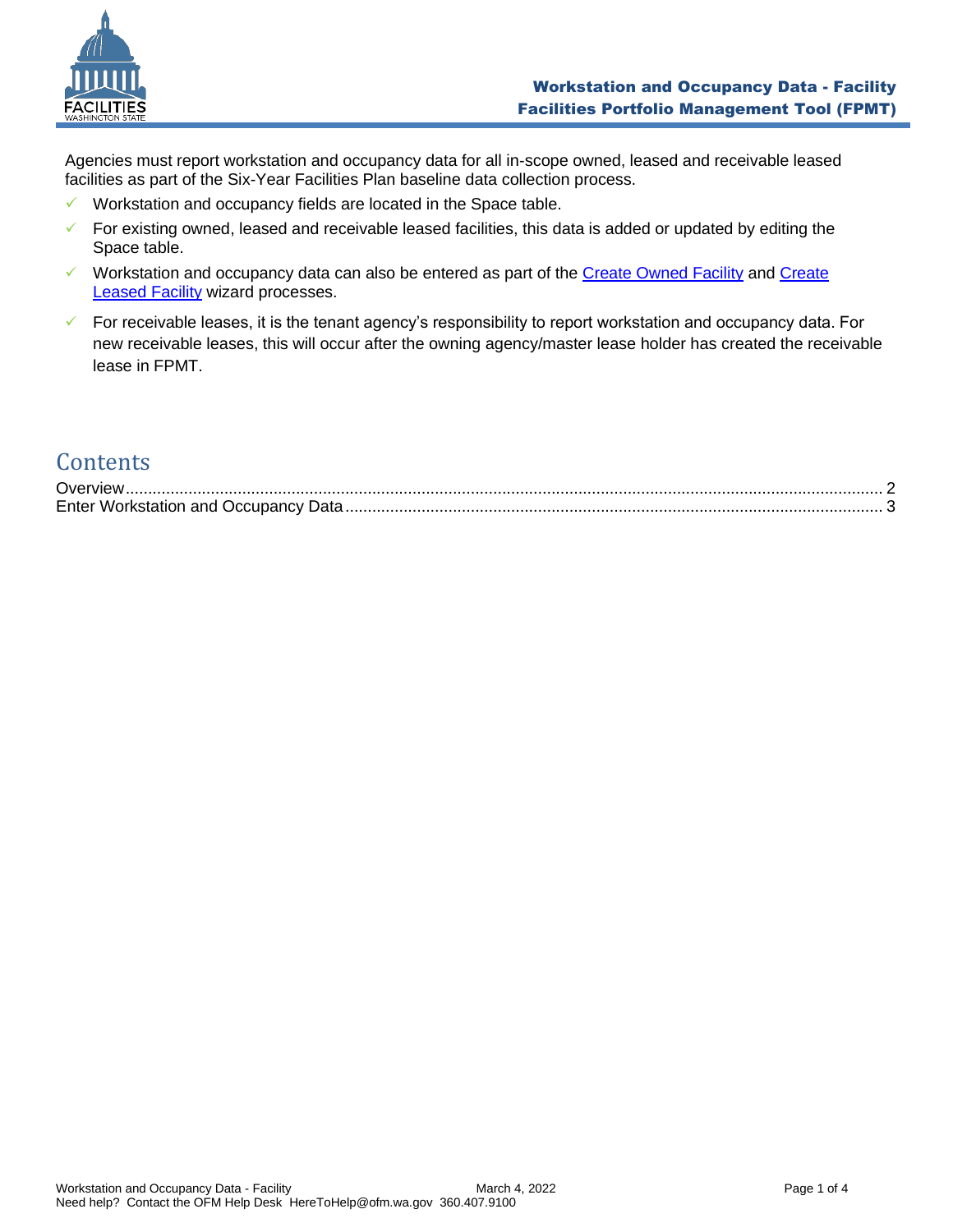

| Which FPMT user roles can<br>add workstation and<br>occupancy data?                                     | Users must have the Facilities role and edit rights in order to enter<br>$\bullet$<br>workstation and occupancy data in FPMT.                                                       |
|---------------------------------------------------------------------------------------------------------|-------------------------------------------------------------------------------------------------------------------------------------------------------------------------------------|
| Is workstation and occupancy<br>data required for all facilties?                                        | Workstation and occupancy data is only required for leased, owned<br>$\bullet$<br>and receivable leased facilities that are in scope for the biennial Six-<br>Year Facilities Plan. |
|                                                                                                         | This data will become an inventory requirement in 2023.<br>$\bullet$                                                                                                                |
| Who is responsible for adding<br>workstation and occupancy<br>data for receivable leased<br>facilities? | The tenant agency is responsible for entering the user and workstation<br>$\bullet$<br>counts for receivable leased facilities.                                                     |
| When do I add workstation and<br>occupancy data?                                                        | Workstation and occupancy data is reported as part of the biennial Six-<br>$\bullet$<br>Year Facilities Plan process in even years, between March and June.                         |
| How do I add workstation and<br>occupancy data?                                                         | For existing facilities, workstation and occupancy data is added or<br>$\bullet$<br>updated manually in the space table.                                                            |
|                                                                                                         | Workstation and occupancy data can also be added via a wizard when<br>$\bullet$<br>creating a new owned or leased facility.                                                         |
| Where can find workstation                                                                              | Office: An enclosed workspace with floor to ceiling walls.<br>$\bullet$                                                                                                             |
| definitions?                                                                                            | <b>Cubicle:</b> An open or partially enclosed workspace.<br>$\bullet$                                                                                                               |
|                                                                                                         | Touchdown Space: An unassigned space that provides seating in<br>$\bullet$<br>varying forms to conduct work on an irregular basis or for short<br>periods.                          |
|                                                                                                         | Note: Refer to any unassigned workspace (e.g., office, cube, bench<br>etc.) that could be used for hoteling as a touchdown space.                                                   |
| Where can I find user type<br>definitions?                                                              | <b>Resident User:</b> A user who works in the office at least 60% of the pay<br>$\bullet$<br>period.                                                                                |
|                                                                                                         | Externally-Mobile User: A user who works in the office less than 60%<br>of the pay period.                                                                                          |

## <span id="page-1-0"></span>**Overview**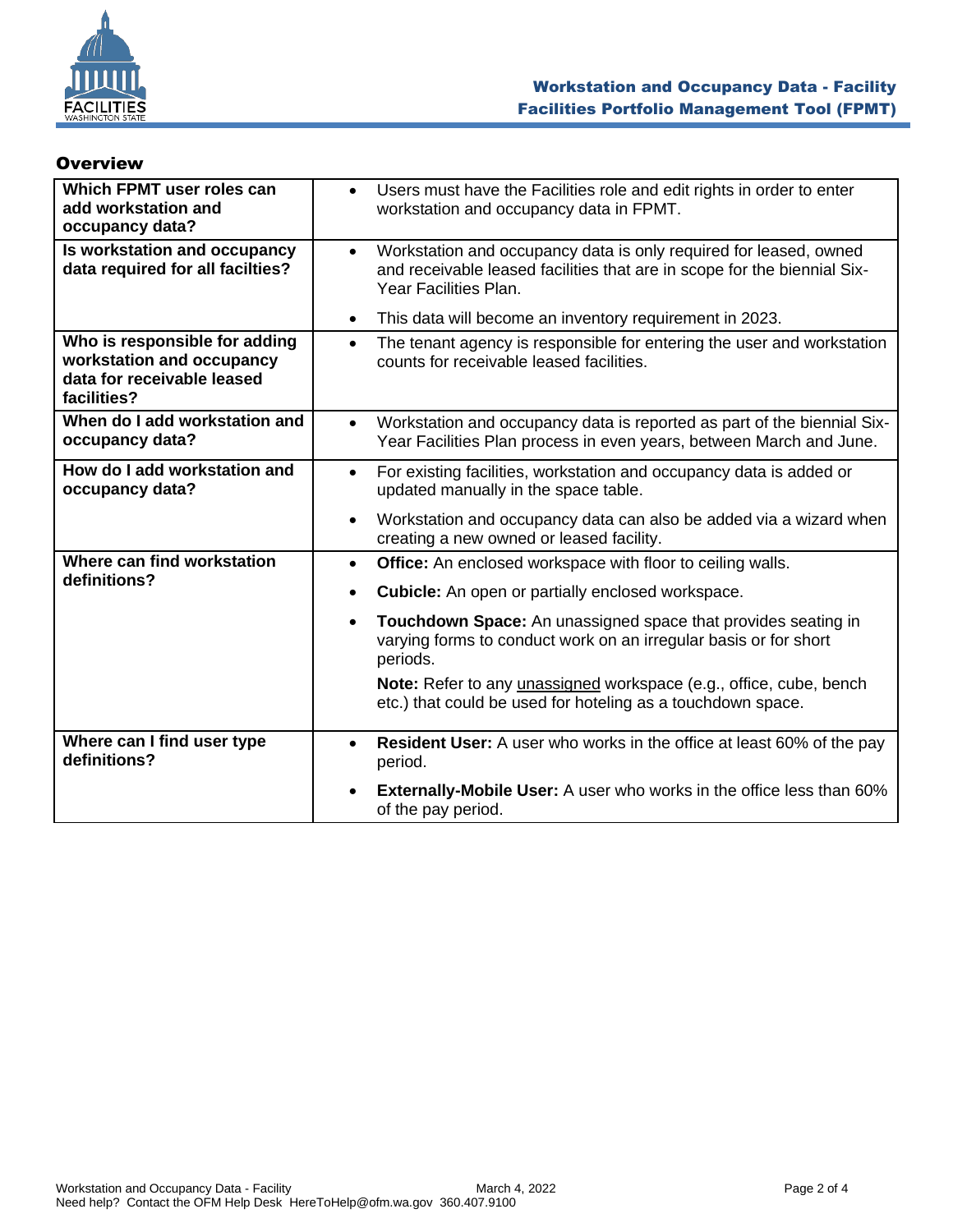

## <span id="page-2-0"></span>Enter Workstation and Occupancy Data

Navigate to the space tile.

1. **Open** the Data Explorer module.



- **2.** Select the  $\bigcirc$  search button on the data explorer tool bar.
- **3. Select** Filter by  $\bullet$  and choose **Spaces**.
- 4. Select Refine by and choose Unique **Facility ID**.
- 5. **Enter** the UFI.

➔If you need to locate a UFI, run the Owned Facilities Inventory Report or the Leased Facilites Inventory Report from the agency tile.

| 6. Select | <b>SFARCH</b> |
|-----------|---------------|
|           |               |

| Search Filter   Selections                                |                  |
|-----------------------------------------------------------|------------------|
| Search                                                    |                  |
| $rac{1}{\triangle$<br>Enter text to search<br>Filter by - |                  |
| <b>3</b> Spaces (12182)                                   |                  |
| Unique Facility ID                                        |                  |
| $\bm{\Omega}$<br>Contains                                 |                  |
| Add criteria                                              |                  |
| Refine by -                                               |                  |
| <b>SEARCH</b><br>Explain                                  | <b>Clear All</b> |



8. Select **&** Edit